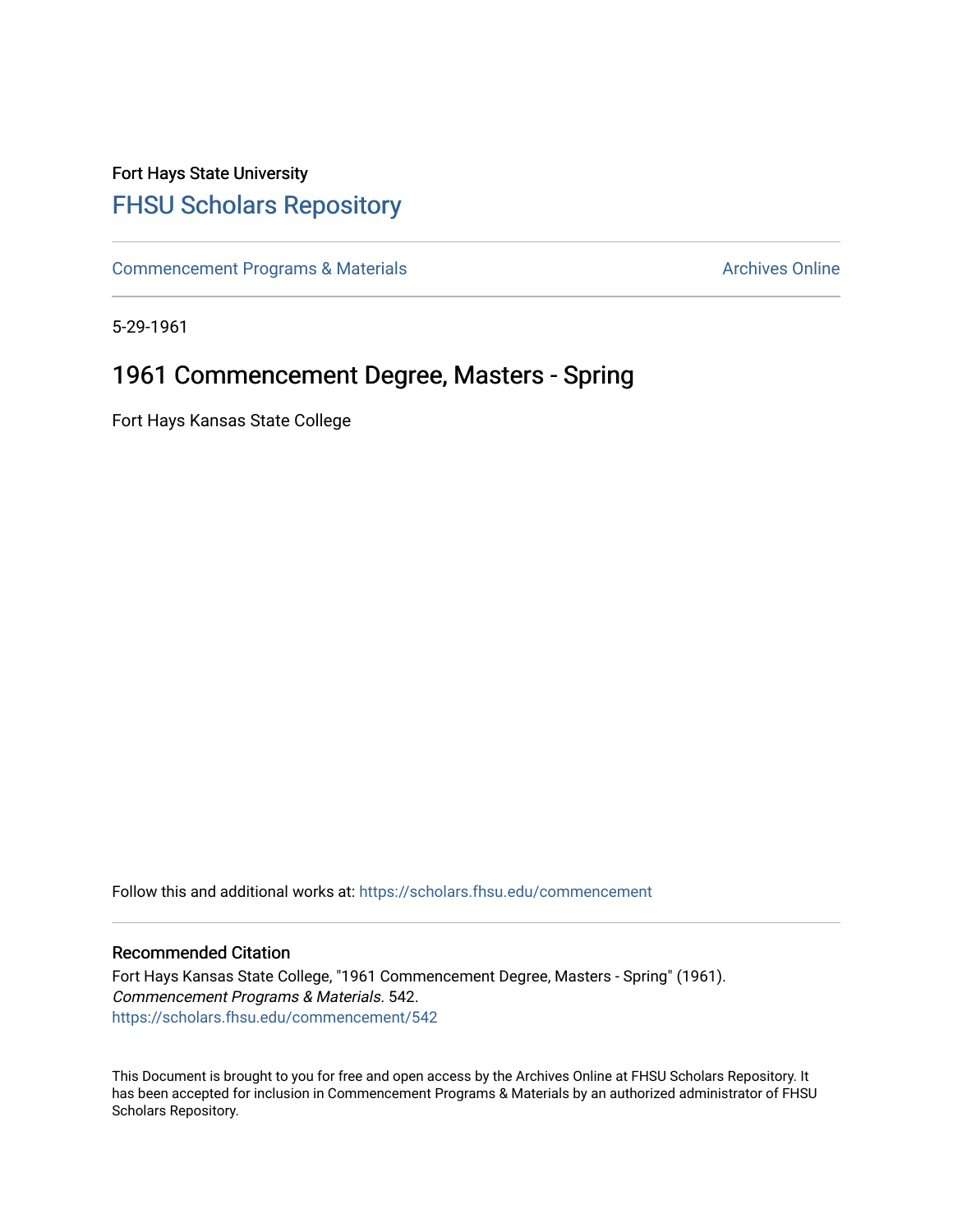1961 M.S. DEGREES cont'd

 $\frac{3}{2}$ 

| <b>NAME</b>                                                  | ADDRESS                                 | <b>OCCUPATION</b> |
|--------------------------------------------------------------|-----------------------------------------|-------------------|
| Harry D. Scates                                              | 1420 N. 12th St., Gradd Junction, Colo. |                   |
| Donald E. Schmidt                                            | 517 W. 23rd. Hays, Ks.                  | Coach             |
| Carroll F. Schubert                                          |                                         |                   |
| Edward C. Shindler                                           | 230 Northridge Dr., Hays, Ks.           | Teacher           |
| Myron Taylor                                                 | 502 E. Morgan, Tipton, Mo.              | Teacher           |
| Jay Tooley                                                   | 712 Morris Ave., Larned, Ks.            | Psychologist      |
| Warren Townsend                                              | Box 187, Leoti, Ks.                     | Dir. of Guidance  |
| Sicily Ann Uht                                               | 2403 Canal Blvd., Hays, Ks.             |                   |
| Ellen Jean Wilson<br>Calvin C. Winter<br>Mrs. Margaret Woods | 511 W. 12th, Hays, Ks.                  | Elem. Teacher     |

 $\frac{1}{2} \frac{1}{\sqrt{2}} \frac{1}{\sqrt{2}} \frac{1}{\sqrt{2}} \frac{1}{\sqrt{2}} \frac{1}{\sqrt{2}} \frac{1}{\sqrt{2}} \frac{1}{\sqrt{2}} \frac{1}{\sqrt{2}} \frac{1}{\sqrt{2}} \frac{1}{\sqrt{2}} \frac{1}{\sqrt{2}} \frac{1}{\sqrt{2}} \frac{1}{\sqrt{2}} \frac{1}{\sqrt{2}} \frac{1}{\sqrt{2}} \frac{1}{\sqrt{2}} \frac{1}{\sqrt{2}} \frac{1}{\sqrt{2}} \frac{1}{\sqrt{2}} \frac{1}{\sqrt{2}} \frac{1}{\sqrt{2}} \frac{$